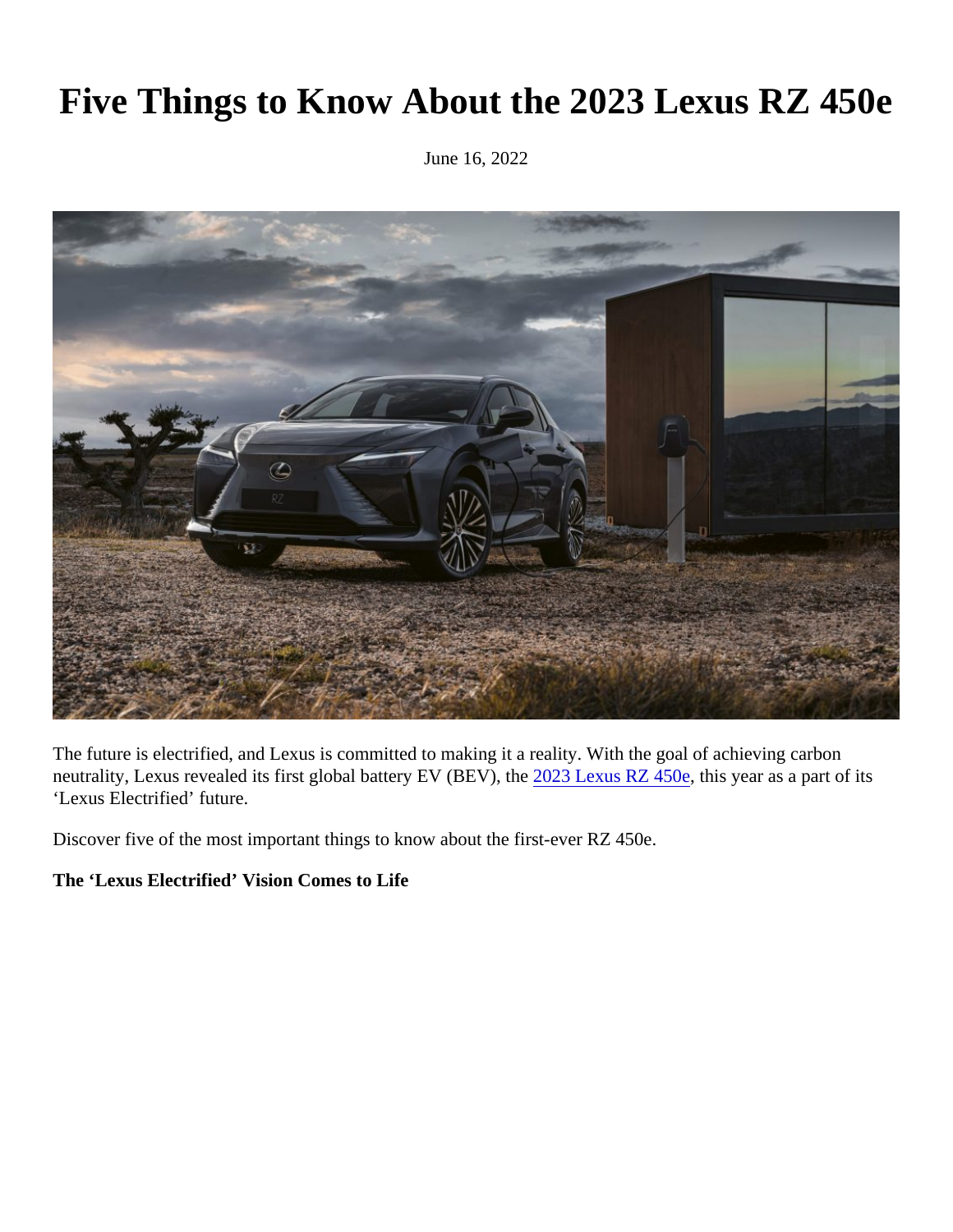

At the heart of the 'Lexus Electrified' vision is the need to offer existing Lexus models with electrified powertrains — something Lexus is committed to offering across lines by 2035. But Lexus also recognizes the need to create entirely new vehicles that push the boundaries of what Battery EVs look and feel like.

In just a glance, the RZ 450e speaks volumes about its innovative design, inside and out. By replacing the traditional spindle grille with a BEV Spindle Body, the exterior design of the RZ expresses an aesthetic that ushers in a new generation of Lexus style. A unique roof spoiler tops the vehicle and reduces aerodynamic force, and, because there's no engine to cool, the hood sits lower for an especially sleek silhouette.

# **Lexus Driving Signature in an All-Electric Powertrain**

By far, the biggest challenge Lexus faced in designing an entirely new BEV was delivering on the Lexus Driving Signature experience with an entirely electric drivetrain. The 2023 Lexus RZ 450e accomplishes just that. With optimal placement of battery and motor, the RZ achieves the best weight distribution for responsiveness. The DIRECT4 all-wheel drive controls the front and rear drive force according to driving conditions for a serene sensation known as "The Natural."

Additionally, the new eAxle (electronic axle) system also adds to the Lexus Driving Signature by integrating the motor, transaxle and inverter for more cruise range and interior space.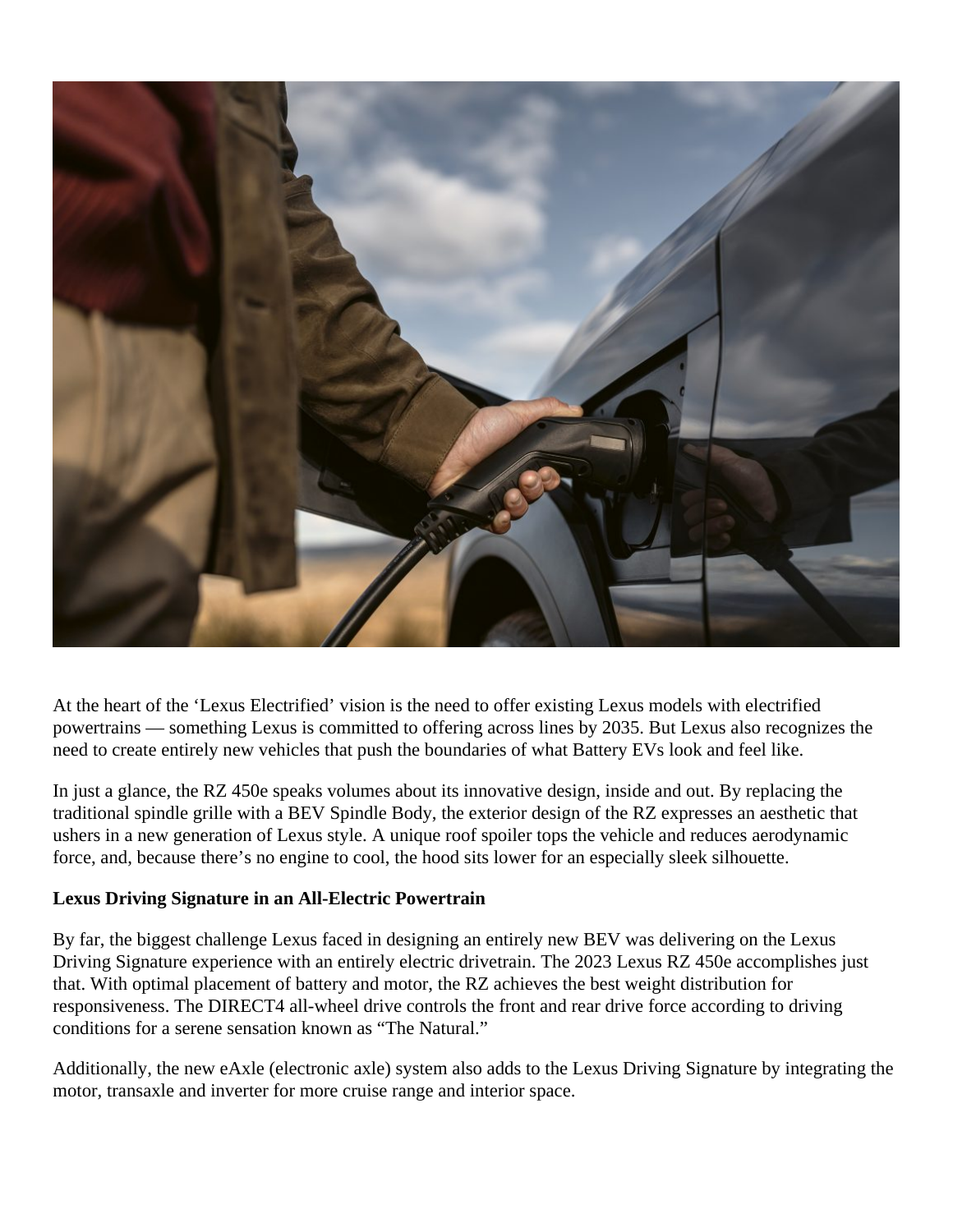#### **An Elegant, Human-Centered Interior**



A luxury vehicle is never complete without a tasteful interior. In the 2023 RZ 450e, minimalism is the defining characteristic, removing clutter to maximize spaciousness and tranquility. There's a feeling of openness as natural light shines through the panoramic roof.

Through intelligent design, the cockpit draws the driver's eyes forward and reduces eye movement for a more relaxed driving experience. Finally, thoughtfully sourced interior materials amplify the message of sustainability that is core to 'Lexus Electrified.'

## **Next Generation of Vehicle, Next Generation of Safety**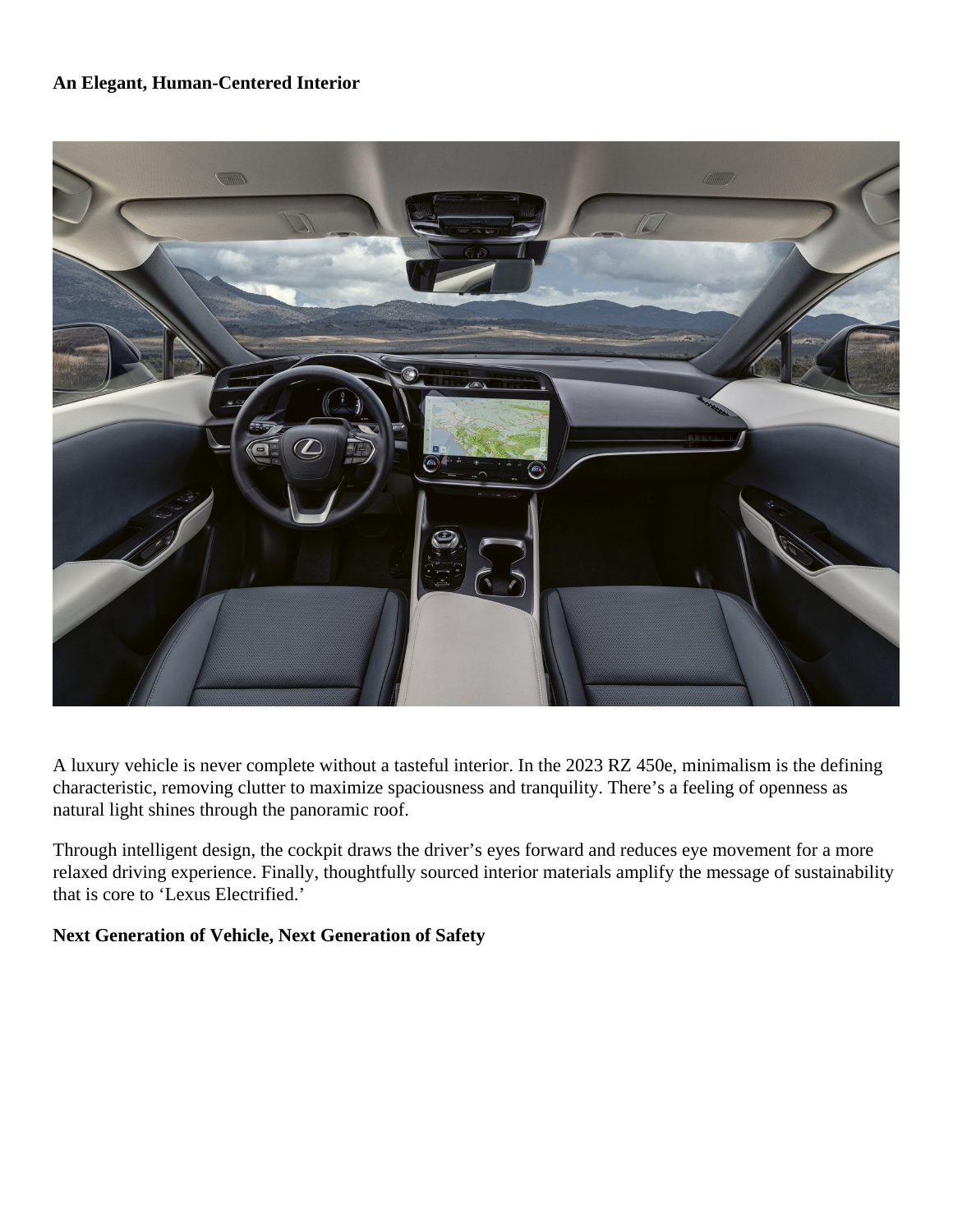Luxury calls for added peace of mind which, in turn, requires safety features. That's why Lexus took a humancentered approach to enhancing already advanced safety technology for the RZ 450e. Along with the standard LSS+ 3.0 safety system, the available driver monitor capabilities include a compelling array of features, like a Pre-Collision System that is designed to alert drivers if the system determines the driver may be distracted or drowsy based on how often they look away from the road. The driver monitor system also updates the Dynamic Radar Cruise Control (with full-speed follow function) designed to check the driver's attentiveness and automatically adjust the distance between the RZ and the preceding vehicle.

Also, as part of the driver monitor system, Lane Departure Alert uses two techniques to help prevent the vehicle from drifting out of its lane — either alerting the driver or assisting with steering. And, thanks to driver monitoring, in the event of an emergency, the Emergency Driving Stop System\* is designed to determine if the driver can no longer drive the vehicle when Lane Trace Assist is active and can bring the car to a gentle stop. Additionally, the vehicle has an available Advanced Park system that assists with hands-free parking, including forward-facing parking, parallel and back-up parking.

### **The Sound of a New Era**



What does the future sound like? Without a combustion engine, BEVs are naturally very quiet, but aural feedback is an important part of a positive vehicle experience. To maintain the excitement of driving, Lexus